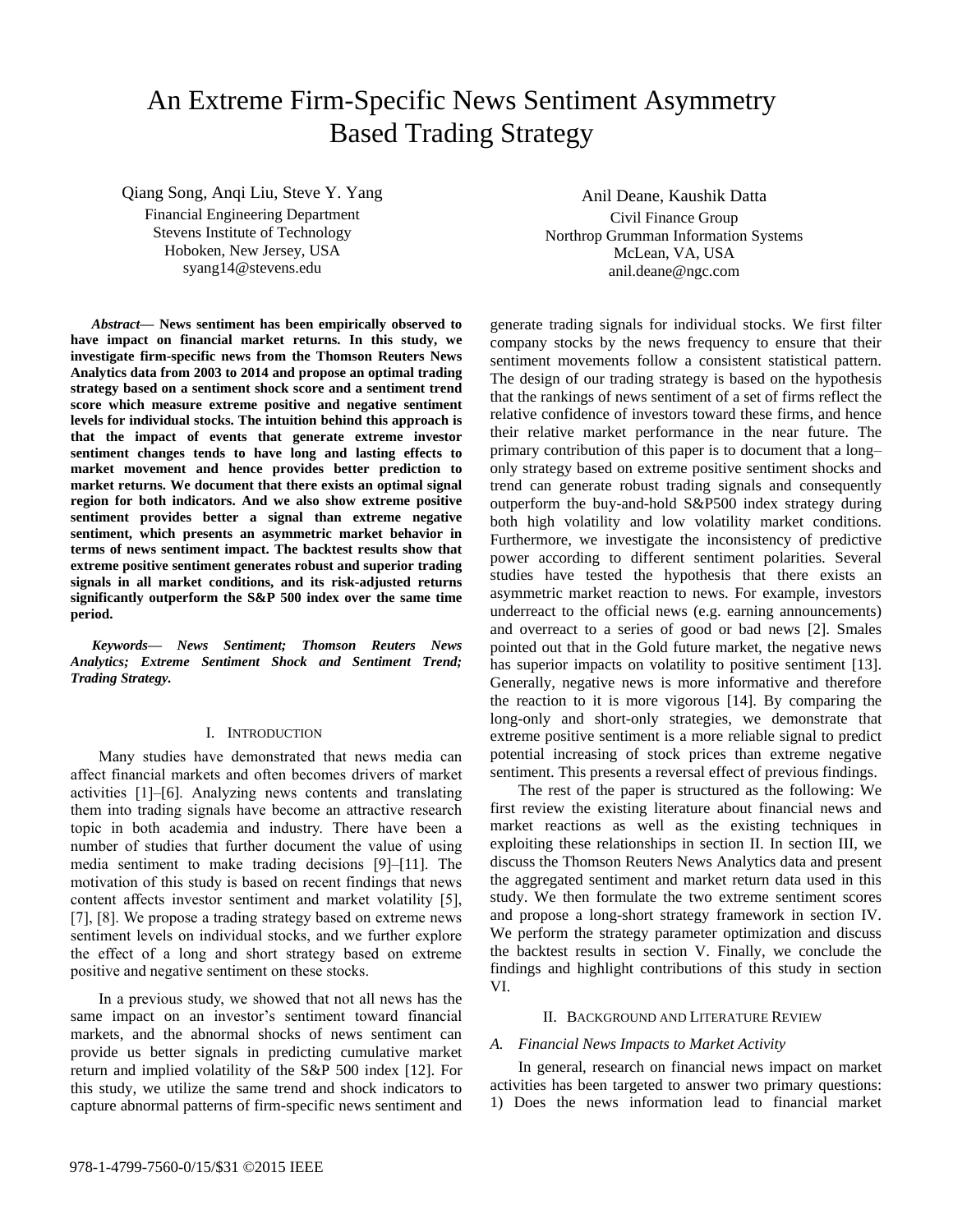activities or price movements? 2) Can special patterns of news sentiment form indicators that reliably predict subsequent market price or volatility changes?

A number of studies have provided sufficient empirical evidence that there exist statistical relationships between news and financial markets. Three types of news influences have been investigated for different market features. First, news information is associated with subsequent market return. By analyzing millions of messages from Yahoo! Finance and Raging Bull, Antweiler and Frank documented that the number of posts has significant correlation with market return [4]. Second, financial news helps to predict market volatility. In our previous study, a linear regression model has been developed to demonstrate that the abnormal news sentiment has significant prediction power to the implied volatility of S&P 500 index in the following few days [12]. Third, news sentiment impacts trading volume. Ahmad et al. conducted sentiment analysis on firm-specific news and concluded that the sentiment is related to stock trading volume [16]. Antweiler and Frank discussed this question from the view point of disagreement in news and confirmed that fluctuations of sentiment polarity raise trading volume [4].

## *B. Trading Strategies using News Sentiment*

The findings of news impact on financial market has led to further studies of designing algorithmic strategies based on news sentiment. Tetlock applied firm-specific news content of a previous trading day in a trading strategy and concluded that the negative content in media information provides significant predictive power in risk-adjusted returns [17]. In a similar study, Nassirtoussi et al. implemented a multi-layer dimension reduction algorithm on news headlines to predict the intraday direction of the USD-EUR pair and achieved an accuracy of 83% [18]. Mitra incorporated both market information and news sentiment in estimating equity portfolio volatility [19]. In another study, Healy designed a real-time news analytics framework and used Thomson Reuters News Scope data to manage investment risks and returns [20]. Leinweber justified the predictability of news sentiment to market returns and designed sentiment based portfolio strategies [21].

## III. DATA

 We use market data and financial news sentiment data from Bloomberg terminal and Thomson Reuters News Analytics respectively. The data range is from January 2003 to December 2014.

## *A. Market data*

The market data with stock price and trading volume are obtained from Bloomberg terminal. Returns are calculated to match the range of the news sentiment data. To design a trading strategy, we need to first define a stock universe, and stocks that are out of this universe will not be considered in trading. In this study, we only include stocks that are traded in the US market. The stock universe is selected with two steps: the first step is to select stocks with high liquidity (as a result, the top 1000 stocks with highest average trading volume are selected, and ETFs, are removed); the second step is to filter out stocks with too few news reports (stocks on average with less than one news article per week are excluded from the trading universe). The resulting stock universe includes 596 stocks. Fig. 1 shows the GICS (Global Industry Classification Standard) sectors of the selected stocks. Comparing with S&P 500 index, we show that our selected stock universe is a good approximation of the large-cap market.



Fig. 1. Number of Stocks by GICS sectors.

#### *B. News Senetiment data*

Thomson Reuters is a major financial data provider. Thomson Reuters News Analytics automatically analyzes news and provides quantified insight into the events in the news, and its numerical form can be directly used by automated trading systems. The whole data range is from January 2003 to December 2014. There are more than 80 metadata fields in the Thomson Reuters News Analytics, and the fields listed below are used in this study.

*Date/Time:* The date and time of the news article.

*Stock RIC:* Reuters Instrument Code (RIC) of the stock for which the sentiment scores apply.

*Sentiment Classification:* A integer number indicate the predominant sentiment value for a news with respect to a stock identified by the RIC. Possible values are 1 for positive sentiment, 0 for neutral and -1 for negative sentiment.

*Sent\_POS:* Positive Sentiment Probability, the probability that the sentiment of the news article is positive for the stock. The possible value ranges from 0 to 1.

*Sent\_NEUT:* Neutral Sentiment Probability, the probability that the sentiment of the news article is neutral for the stock. The possible value ranges from 0 to 1.

*Sent NEG:* Negative Sentiment Probability, the probability that the sentiment of the news article is negative for the stock. The possible value ranges from 0 to 1. The sum of the three probabilities (Sent\_POS, Sent\_NEUT, Sent\_NEG) equals 1.

*Relevance:* A real-valued number between 0 and 1 indicating the relevance of the news item to a stock. A single news article may refer to multiple stocks, by comparing the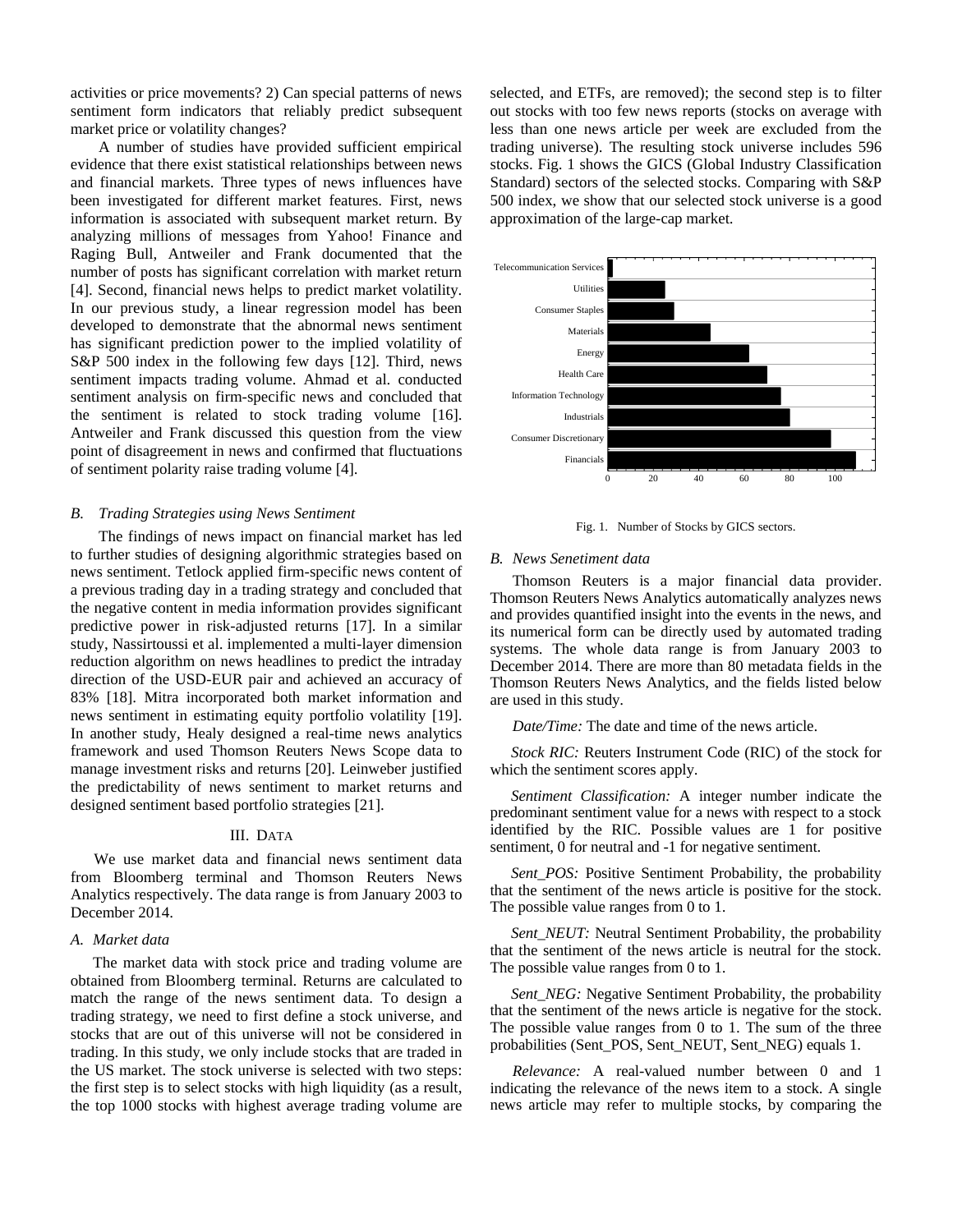number of occurrences within the text, the stock with the most mentions will be assigned with the highest relevance, a stock with a lower number of mentions will have a lower relevance value.

In order to calculate a sentiment score for each stock mentioned in one news item, we first calculate the expected value of the sentiment score, and then generate the weighted expected value using its relevance value. Finally, the weighted weekly average sentiment score is calculated as follows:

$$
Avg\_Sent = \frac{1}{N} \sum_{N} \frac{+Sent\_NEUT \times 0}{+Sent\_NEG \times (-1))}
$$
  
× *Relevance*), (1)

where *N* is the total number of new articles for a stock within one week. The scores are computed weekly and incorporate news on business days, weekends and holidays from Monday to Sunday each week. The weighted weekly average sentiment is later used as the input for computing the other two sentiment scores.

## *C. Summary Statistics of Sentiment Data*

Table I shows the summary statistics of the news sentiment data, and it includes the mean, standard deviation, maximum, minimum, and 5th, 50th, and 95th percentile of each variable. The top row shows the calculated average sentiment for each stock; the bottom row shows the number of news articles for each stock.

TABLE I. SATISTICS OF CALCULATED AVERAGE SENTIMENT

|               | <b>MEAN</b> | STD.  | <b>MAX</b> | <b>M<sub>IN</sub></b> | 5%           | 50%            | 95%  |
|---------------|-------------|-------|------------|-----------------------|--------------|----------------|------|
| AVG.SENTIMENT | 0.09        | 0.24  | 0.83       | $-0.78$               | $-0.20$      | 0.00           | 0.60 |
| NO. OF NEWS   | 5.18        | 11.69 | 830        | $\mathbf{0}$          | $\mathbf{0}$ | $\overline{c}$ | 22   |

In Fig. 2, we plot the monthly aggregated average news sentiment for all 596 stock, the total number of news articles (hereinafter "number of news") for each month, and the S&P 500 index monthly return. As shown in the chart, the average news sentiment is positively correlated with market return with a correlation coefficient of 0.21, the total number of news is negatively correlates with market return with a correlation coefficient of -0.14. Through lead-lag analysis, the news sentiment is also shown to lead the market return, but market return has no effect on the future news sentiment.



Fig. 2. Monthly Aggregated News Data Comparing with Market Returns

#### IV. TRADING STRATEGY DESIGN AND OPTIMIZATION

News sentiment has been shown to have significant impact on the financial market, but how to use the sentiment to design a trading system is not straightforward. In this study, we take advantage of the Thomson Reuters New Analytics data and explore the abnormal levels of the news sentiment data. We propose two sentiment scores to characterize shocks (i.e. spike up or down) and trends in the sentiment time series. The calculation is based on the weekly average news sentiment scores for each stock. In order to reduce the number of parameters in the trading strategy and avoid over-fitting, we optimize the calculation parameters for each GICS sector. All stocks within the same sector use the same parameter. The trading strategy is designed to monitor the calculated sentiment scores and generate buy-and-sell signals for each stock.

#### *A. Sentiment Shock and Trend Scores*

The time series data of news sentiment, as shown in the top chart of Fig. 2, may not directly correlate with the return of an individual stock. For example, the absolute value of the sentiment scores is not a direct predictor for the magnitude of future stock returns. We need to look into the structure of the time series and consider both the current sentiment value and previous values. Here we propose to two sentiment scores: a *sentiment shock score* and a *sentiment trend score* to characterize the shocks and trend in the news sentiment time series data.

Sentiment shocks are spikes observed from the time series plot, these sentiment shocks are often caused by the release of unexpected macroeconomic data, financial report results, and corporate actions. The sentiment shock score is calculated as below:

$$
(S_{t0} - \mu)/\sigma, \tag{2}
$$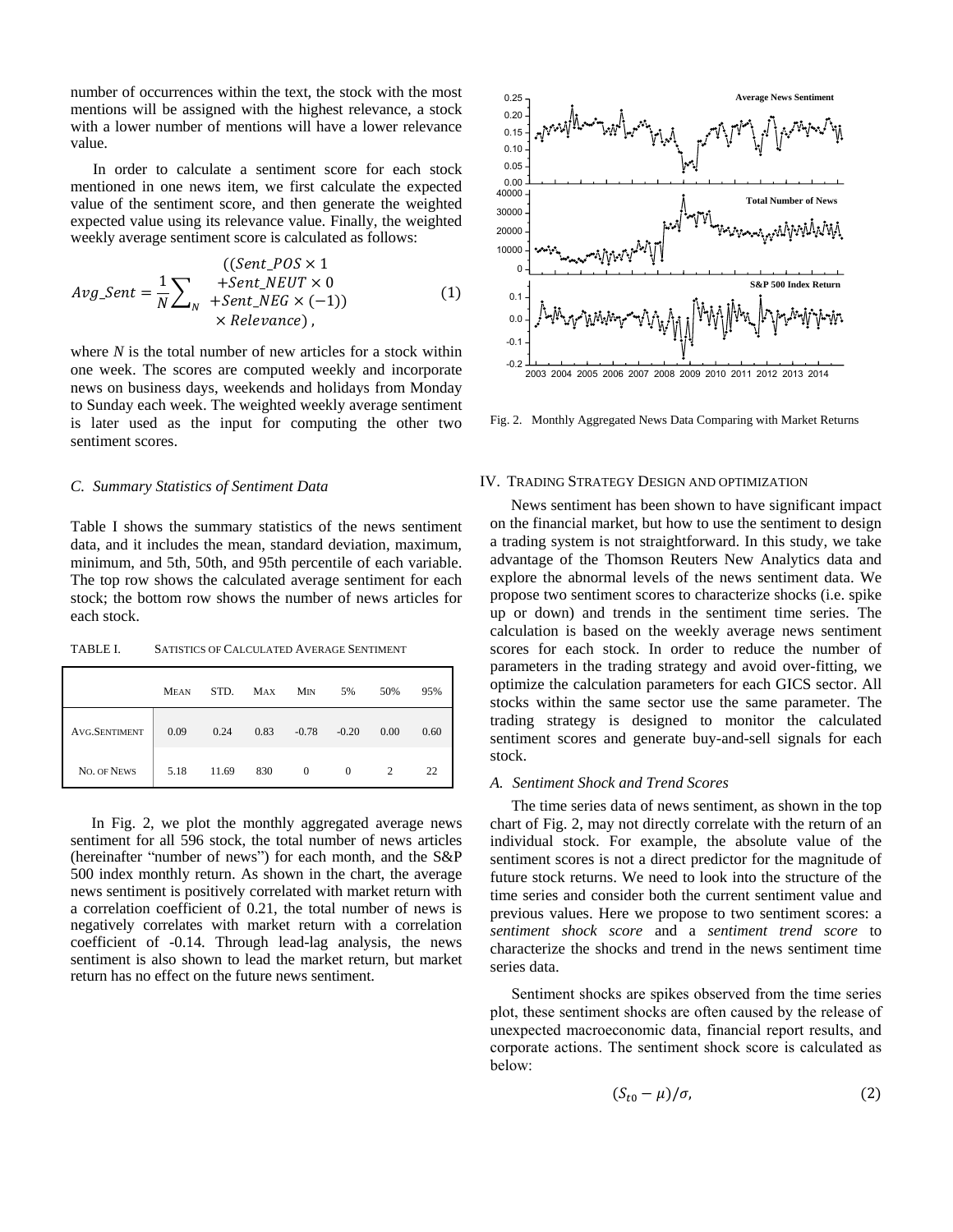where  $S_{t0}$  is sentiment value on week  $t0$ ,  $t0$  represents the current week,  $\mu$  is the mean of sentiment values from week  $t0$ -*N* to  $t0$ -*I*, and  $\sigma$  is the standard deviation of sentiment values from week *t0-N* to *t0-1*. *N* is the total number of look-back weeks.

The sentiment trend score is the aggregated change of sentiment or the sum of deltas of sentiment levels. The change of sentiment may be more informative than the absolute sentiment levels, especially after being aggregated over a period of time. This kind of sentiment trend may be caused by a series of good news or bad news, and this may have a strong impact on investor sentiment and future asset prices. The sentiment trend score is calculated as below:

$$
\sum_{i=t0-N}^{t0} \Delta S_i \tag{3}
$$

where *ΔS<sup>i</sup>* is the change of sentiment in week *i*, and *t0* represents the current week. *N* is the moving window size, summing the change of sentiment within it.

## *B. Parameters Optimization*

Each of the sentiment shock or trend score has a parameter *N* (the look-back window) to choose. To find the best parameter, we use Spearman rank correlation as the objective value. In order to reduce the number of parameters and avoid over-fitting, *N* is optimized for each GISC sector, and stocks in the same sector use the same value. The method we use to optimize these parameters is to maximize the Spearman rank correlation between the sentiment scores and the next week's stock return. The Spearman rank correlation is a measure of rank dependence between two variables. For a sample of size *n*, the two variable  $X_i$ ,  $Y_i$  are converted to ranks  $x_i$ ,  $y_i$ , the correlation coefficient is computed as:

$$
\rho = 1 - \frac{6\sum d_i^2}{n(n^2 - 1)}\tag{4}
$$

where  $d_i = x_i - y_i$ . By maximizing the rank correlation, the calculated sentiment scores are most informative for future stock return.

## *C. Trading Strategy*

Using the optimized look-back windows for each sector, we then construct the time series of sentiment shock and sentiment trend scores for each stock from 2003 to 2014. The design of our trading strategy is based on the hypothesis that extreme sentiment has a persistent effect on subsequent stock returns. Therefore, the trading process is to long stocks with extremely high positive sentiment scores or short stocks with extremely low negative sentiment scores.

#### *1) Extreme Sentiment Threshold*

The cutoff of extreme sentiment score versus regular score range is defined according to the probability distribution of sentiment scores during the training period (see [Fig. 3\)](#page-3-0). A threshold of bottom 5% means the sentiment score in the 5% bottom percentile in the training data is the break point of extreme negative sentiment, and scores lower than that threshold are considered as short signals. As it shows in Fig. 3, the majority of the sentiment scores are centered around zero. This means, as we choose larger thresholds, the sentiment value diminishes quickly and only the extreme values are of significance in providing signals. This effect is particularly pronounced in the sentiment trend score, as it has a broader non-zero region in the cumulative distribution function than that in the sentiment shock score. We will further discuss the optimal selection criterion for this threshold next.



<span id="page-3-0"></span>Fig. 3. Empirical cumulative distribution functions (CDFs) of sentiment trend scores and sentiment shock socres.

## *2) Trading Procedure*

We design a dynamic trading framework with weekly evaluations and monthly re-adjustments. We determine the threshold of extreme sentiment, for example, 90% as positive threshold and 10% as negative threshold. Each firm-specific sentiment score is evaluated and compared with the threshold to make trading decision. If the firm's sentiment exceeds (or below) the positive (or negative) threshold, we long (or short) its stock. The default position re-adjustment is scheduled every 4 weeks. To avoid severe loss before re-adjusting, we set a stop loss limit of 10% drop. In the trading system, the return is recorded every week and the re-adjustment process is enforced as long as the loss exceeds -10% (see [Fig. 4\)](#page-3-1).



<span id="page-3-1"></span>Fig. 4. Trading Strategy Diagram (Long Strategy)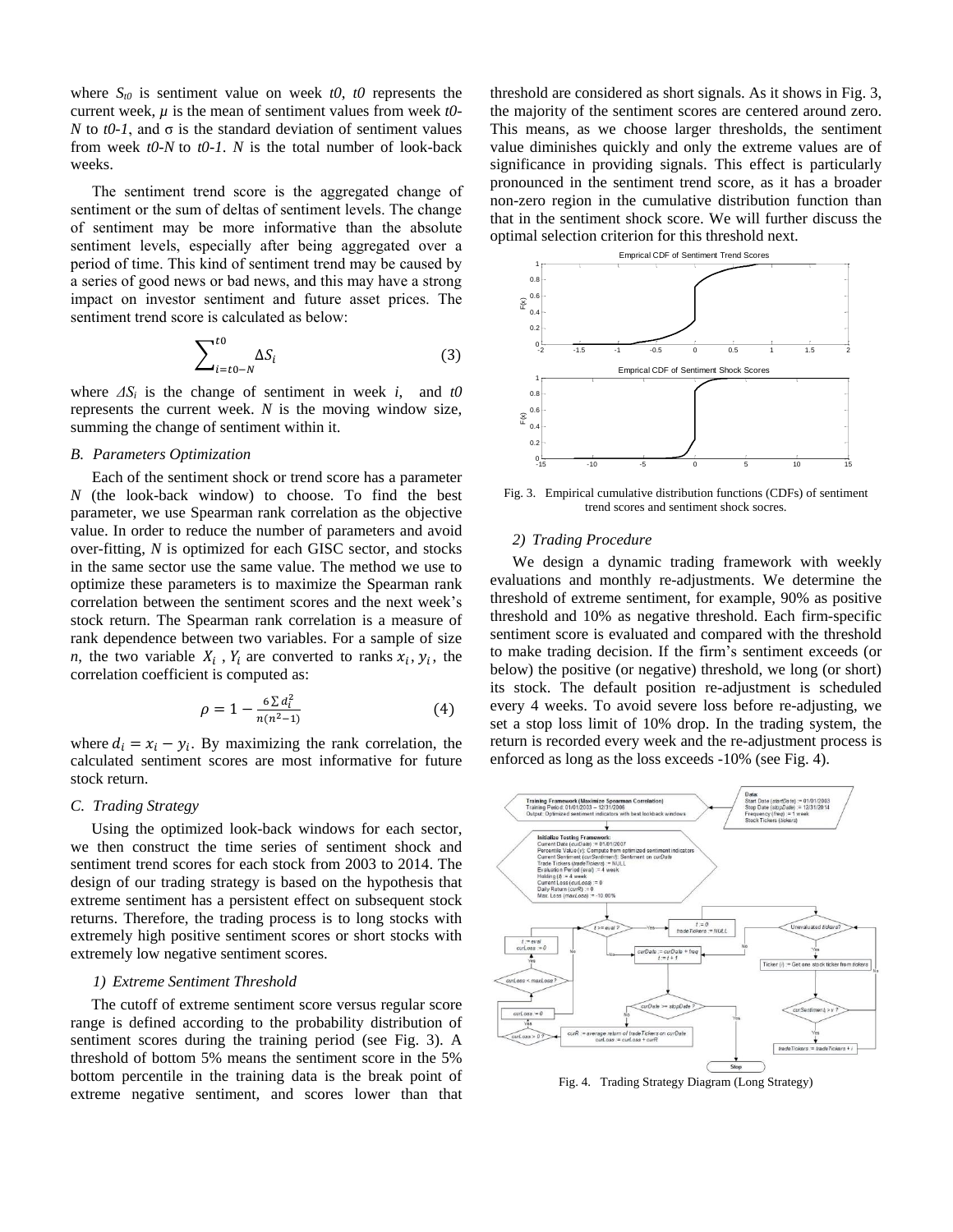#### V. RESULTS AND DISCUSSION

In this section, we discuss the parameter optimization results and backtest results using the framework and the trading strategy defined in the previous section. To optimize parameters, we use 4 years of data from 2003 to 2006 so that we can test how the strategies perform during the 2008 financial crisis. [TABLE II.](#page-4-0) summarizes the optimized lookback windows of sentiment indicators for each sector.

| <b>Sector Name</b>                | <b>Sentiment Shock</b> | <b>Sentiment Trend</b> |
|-----------------------------------|------------------------|------------------------|
| <b>Consumer Discretionary</b>     | 15                     | 14                     |
| <b>Information Technology</b>     | 11                     | 30                     |
| <b>Consumer Staples</b>           | 18                     | 19                     |
| <b>Materials</b>                  | 15                     | 16                     |
| <b>Industrials</b>                | 21                     | 18                     |
| <b>Utilities</b>                  | 16                     | 28                     |
| <b>Health Care</b>                | 10                     | 15                     |
| <b>Energy</b>                     | 25                     | 20                     |
| <b>Financials</b>                 | 11                     | 25                     |
| <b>Telecommunication Services</b> | 19                     | 24                     |

<span id="page-4-0"></span>TABLE II. OPTIMIZED NUMBER OF WEEKS FOR SENTIMENT SCORES



<span id="page-4-1"></span>Fig. 5. Strategy Sharpe ratios by changing extreme sentiment selection percentile. Top chart shows long strategy with threshold from top 1% to 20% and bottom chart shows short strategy with threshold from bottom 1% to 20%.

 We backtested both long and short trading strategies using sentiment shock and trend scores from 2007 to 2014. To obtain the optimal extreme sentiment threshold, we tested the cutoff ranges from top 1% to top 20% and bottom 1% to bottom 20% for long and short strategy respectively. The cutoff score is determined by the sentiment distribution during the training period (see [Fig. 3\)](#page-3-0). For the long strategy, both shock indicator and trend indicator have better Sharpe ratios than the S&P500 (see [Fig. 5\)](#page-4-1). In addition, as we increase the cutoff percentile, the Sharpe ratio rises to a peak and gradually flattens out. This phenomenon can be explained from the following two

perspectives. 1) When the cutoff percentile rises, more stocks are added into the trading portfolio. The Sharpe ratio increases in the first stage because more companies with superior returns are included for better diversification. 2) The following decrease of Sharpe ratio is primarily caused by the diminishing effect of the news influence, and it plateaus when there is a little market impact that can be added into the portfolio. Moreover, the trend indicator strategy performs better than the shock indicator strategy in terms of higher Sharpe ratio in every cutoff percentile. More interestingly, we find there is a range of cutoffs for the extreme sentiment trend indicator that yield optimal risk-adjusted returns, while there is only one peak cutoff that exists for the extreme sentiment shock indicator. Opposite to the good performance of long strategies, the short strategies result in negative Sharpe ratios. The different results for long and short strategies demonstrate the asymmetric response of the market to extreme positive and negative sentiment. Thus we will not include the short strategies in the following performance measures.

 In order to test the robustness of the trading strategies, we recorded the trading activities for each strategy (Table III). For both sentiment indicators, the number of winning trades almost doubles the number of losing trades. This indicates that the consistent performance of the strategy, and the good results are not from several lucky trades.

TABLE III. BACKTEST STATISTICS FOR LONG STRATEGIES

| Strategy                  | Max.<br>Drawdown | No. of<br>Trades | No. of<br>Wining<br>Trades | No. of<br>Losing<br>Trades | Avg.<br>Holding<br>Period<br>(Weeks) |
|---------------------------|------------------|------------------|----------------------------|----------------------------|--------------------------------------|
| Sentiment<br>Trend        | 49.09%           | 673              | 449                        | 224                        | 9.51                                 |
| Sentiment<br><b>Shock</b> | 56.37%           | 896              | 576                        | 320                        | 6.96                                 |



<span id="page-4-2"></span>Fig. 6. Cumulative returns of Sentiment Trend and Shock strategy benckmarked with Buy and Hold S&P500 Index. Top chart shows the Long strategy, bottom chart shows the market volatilty for the same time peroid.

The top chart of Fig.6 shows the cumulative returns of our trading strategies, the result from the buy-and-hold strategy of S&P 500 index is also included as a benchmark, the bottom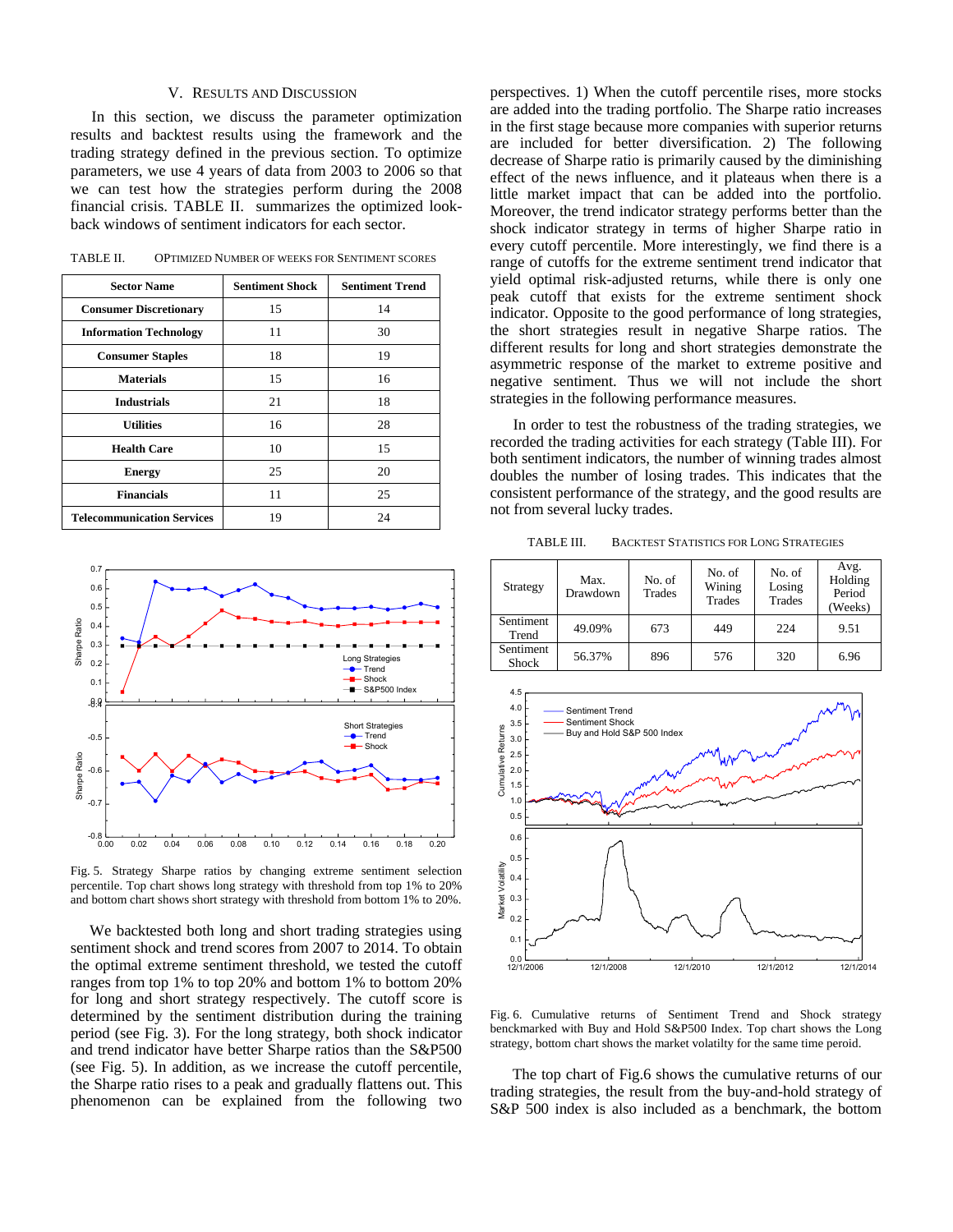chart of Fig.3 shows the market volatility. As shown in the top chart, the long strategies outperform the buy-and-hold strategy for the whole test period, and this also confirms that sentiment trend trading strategy has better performance than sentiment shock. In addition, to further test the performance of strategies in different market conditions, we split the backtest period into high volatility regime and low volatility regime using 6-month realized market volatility (see bottom chart in [Fig. 6\)](#page-4-2). We set the threshold as two standard deviations larger than the average, which is 36.93%. The high volatility regime during 2003 to 2014 was from 10/2008 to 05/2009. Both sentiment indicator strategies show higher profitability than the benchmark strategy in high volatility regime. In the low volatility regime that was bull market period, the trend indicator outperform the benchmark in terms of higher return and Sharpe ratio. The shock indicator exhibits the same level of performance compared with the buy-and-hold strategy with a slightly lower Sharpe ratio (see [TABLE IV. \)](#page-5-0). This result demonstrates that both sentiment indicators have good performance in predicting subsequent market returns in the long run, and the sentiment trend indicator provides more robust trading signals than the sentiment shock indicator. As shown in Table III, the long strategies using the extreme positive sentiment outperform S&P 500 index in both high and low market volatility regimes.

<span id="page-5-0"></span>TABLE IV. BACKTEST RESULTS IN DIFFERENT MARKET CONDITIONS

|                               | <b>Annualized Performance Measures</b> |                          |                     |  |  |
|-------------------------------|----------------------------------------|--------------------------|---------------------|--|--|
| <b>Strategy</b>               | <b>Mean Return</b>                     | <i><b>Volatility</b></i> | <b>Sharpe Ratio</b> |  |  |
| <b>Total Backtest Period</b>  |                                        |                          |                     |  |  |
| <b>Sentiment Trend</b>        | 16.90%                                 | 26.50%                   | 0.64                |  |  |
| <b>Sentiment Shock</b>        | 12.24%                                 | 25.22%                   | 0.49                |  |  |
| Buy&Hold S&P 500              | 6.30%                                  | 21.18%                   | 0.30                |  |  |
| <b>High Volatility Regime</b> |                                        |                          |                     |  |  |
| <b>Sentiment Trend</b>        | 56.40%                                 | 52.60%                   | 1.07                |  |  |
| <b>Sentiment Shock</b>        | 49.21%                                 | 54.28%                   | 0.91                |  |  |
| Buy&Hold S&P 500              | $-19.94\%$                             | 47.92%                   | $-0.42$             |  |  |
| <b>Low Volatility Regime</b>  |                                        |                          |                     |  |  |
| <b>Sentiment Trend</b>        | 13.61%                                 | 23.11%                   | 0.59                |  |  |
| <b>Sentiment Shock</b>        | 9.15%                                  | 21.18%                   | 0.43                |  |  |
| Buy&Hold S&P 500              | 8.49%                                  | 17.29%                   | 0.49                |  |  |

# VI. CONCLUSION

In this study, we use firm-specific news data from Thomson Reuters News Analytics, and we propose a sentiment shock score and a sentiment trend score for individual stocks to identify extreme sentiment levels and consequently used them as trading signals. A previous study has shown that abnormal news sentiment, like sentiment shocks and trends, are predictive for future market return and volatility [12]. We show that at individual stock level, the same intuition still applies, *viz.* that a big jump of the sentiment or a trend of sentiment change in the same direction will trigger persistent impact on stock price movement. In order to reduce the number of parameters in the trading strategy design to avoid over-fitting, we optimized the parameters for each GICS sector, stocks that are in the same sector use the same parameters. The parameters are selected so that the cross-sectional ranks of the sentiment scores are most aligned with the ranks of futures returns. Based on the empirical distribution of the sentiment scores, we designed a long and a short trading strategy. Long stocks with sentiment scores fall in the top percentiles, or short stocks with sentiment in the bottom percentiles. Transaction costs and market impacts are not considered in our experiments. We only use buy-and-hold strategy in the S&P 500 market as the benchmark. There are a number of ways to measure transaction costs to assess the absolute performance of a trading strategy. These issues will be further studied in the future work.

The backtest results demonstrate that extreme positive sentiment can generate robust trading signals in both high volatility and low volatility regimes, and the performance of long-only strategy is superior to buy-and-hold S&P 500 in terms of mean return and Sharpe ratio, but the short strategy using extreme negative sentiment underperforms the benchmark in all market conditions. Our results show that the extreme positive sentiment for individual stocks generates more reliable trading signals than the extreme negative sentiment. This is also an indication of the asymmetric response of the market to positive and negative sentiment. This finding seems contradictory to Tetlock's earlier finding that firm-specific negative content has reliable prediction to returns [17]. However, we believe it might be the effect of behavior reversal under the extreme circumstances. This is out of the scope of this paper, but this will be a new topic for future research.

#### **REFERENCES**

- [1] M. Mitchell, M. Mitchell, H. Mulherin, and H. Mulherin, "The Impact of Public Information on the Stock Market," *J. Finance*, vol. 49, no. 3, pp. 923–950, 1994.
- [2] N. Barberis, A. Shleifer, and R. Vishny, "A model of investor sentiment," *J. financ. econ.*, vol. 49, no. 3, pp. 307–343, Sep. 1998.
- [3] L. Mitra and G. Mitra, *The Handbook of News Analytics in Finance*. Chichester, West Sussex, UK: John Wiley & Sons, Ltd., 2011.
- [4] W. Antweiler and M. Z. Frank, "Is All That Talk Just Noise? The Information Content of Internet Stock Message Boards," *J. Finance*, vol. 59, no. 3, pp. 1259–1294, Jun. 2004.
- [5] B. M. Barber and T. Odean, "All That Glitters: The Effect of Attention and News on the Buying Behavior